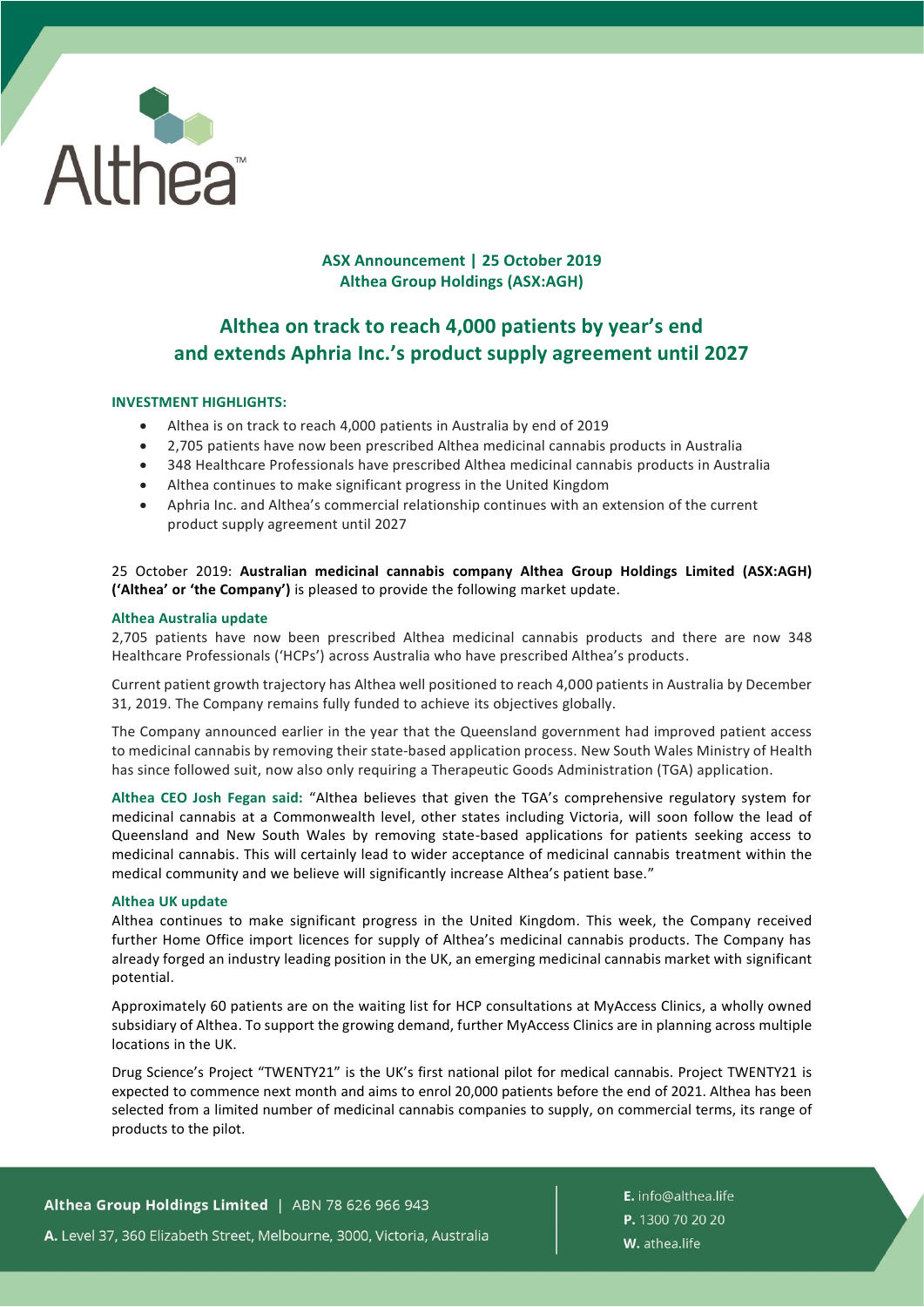

## **Peak Processing Solutions update**

Peak Processing Solutions remains on track to become fully operational in CYQ1 2020, with the company seeking deals with multiple consumer package goods (CPG) companies, along with licenced cannabis retailers.

#### **Change in substantial shareholding**

The Company advises that substantial shareholder Aphria Inc. ('Aphria') has committed to the sale of 36.697 million non-escrowed shares held in the Company (equivalent to 15.7% of the Company's issued capital) at A\$0.40 per share, but will continue to remain a commercial partner in facilitating Althea's growth.

The block trade, assisted by PAC Partners Securities, will be purchased by institutional investors. Althea board members will also purchase shares as part of the transaction. The sale of the shares, which are a non-essential holding of Aphria, is in line with Aphria's commitment to enhance corporate governance practices and a renewed focus on its strategic plan.

Following the block trade, Aphria will continue to hold 5.25% (12.25 million shares) of the Company's issued capital. These 12.25 million shares are subject to ASX escrow until late September 2020.

#### **Aphria supply agreement**

Aphria and Althea's commercial relationship continues with a variation of the current product supply agreement which provides continuity of product supply up to the year 2027.

**Althea CEO Josh Fegan said:** "Althea understands and appreciates that Aphria is readjusting their strategic focus. Aphria has confirmed their commitment to remain a strong commercial partner of Althea, including the long-term supply of medicinal cannabis products and other collaborations."

#### **-ENDS-**

## **For further information, please contact:**

**Althea Josh Fegan**  CEO & Managing Director **M:** 1300 70 20 20 **E:** contact@althea.life

**Media Enquiries Julia Maguire** The Capital Network **M:** +61 419 815 386 **E:** julia@thecapitalnetwork.com.au

**Australian Investors PAC Partners Securities M:** 03 9114 7401 **E:** enquiries@pacpartners.com.au

#### **Althea Group Holdings Limited (ASX:AGH)**

Althea is an Australian licensed producer, supplier and exporter of pharmaceutical grade medicinal cannabis and is listed publicly on the Australian Securities Exchange (ASX:AGH). Althea also offers a range of education, access and management services to support eligible patients and healthcare professionals in navigating medicinal cannabis treatment pathways.

Althea currently operates within highly regulated medicinal cannabis markets including Australia and the United Kingdom, with plans to expand into emerging markets throughout Asia and Europe.

#### **To learn more, please visit: [www.althea.life](http://www.althea.life/)**

#### **Peak Processing Solutions**

Peak Processing Solutions is a manufacturing service provider, specializing in contract and tolling services for the Canadian and International cannabis market. Peak partners with licensed producers (LP) of cannabis, as well as non-LP businesses, to develop THC and CBD product lines.

Althea Group Holdings Limited | ABN 78 626 966 943

A. Level 37, 360 Elizabeth Street, Melbourne, 3000, Victoria, Australia

E. info@althea.life P. 1300 70 20 20 W. athea.life